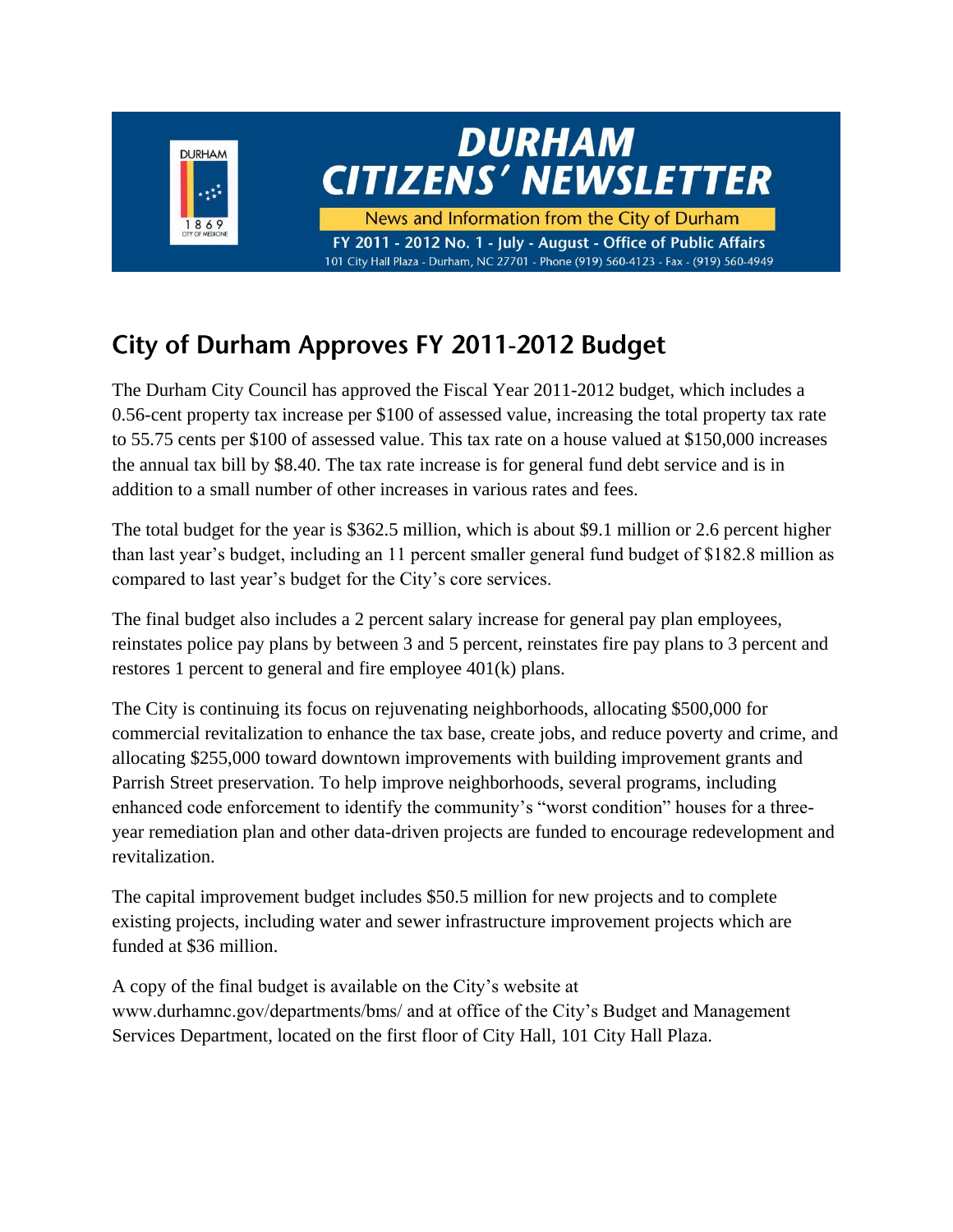#### Do Your Part To Save Water During The Hot Summer

As temperatures have climbed and precipitation amounts have decreased, the average daily water demand in Durham over the last 30 days has risen sharply by an average of nearly 5 million gallons (MGD) per day.

Demand may continue to rise if temperatures remain high and there is little rain. The N.C. Drought Advisory Council has placed Durham County in the "moderate drought" category and advises all water users to reduce consumption.

To better manage the city's water supply and in if drought conditions worsen, the Department of Water Management has stepped-up enforcement of the Year-Round Water Efficiency Ordinance by increasing the number of enforcement vehicles on patrol throughout the city.

Residents are reminded that Sec. 70-573(d1) of the Year-Round Water Efficiency Ordinance says that a civil penalty of \$100 or greater may be assessed for violations of the ordinance. Additionally, city code allows the City to discontinue water service for non-payment of civil penalties and/or continued willful disregard of the Year-Round Water Efficiency Ordinance.

#### Water and Sewer Rates Adopted for 2012 Fiscal Year

In June, Durham's City Council adopted modest water and sewer rate increases that will go into effect with bills generated in August for monthly customers and in September for bi-monthly customers.

The new rate structure will cost the average residential customer using 635 cubic feet per month about \$2.30 more per month or less than \$30 per year. There will be increases in the water consumption tiers, sewer volume charges and the service charges for both water and sewer. These increases are driven by the increasingly stringent wastewater discharge regulations that require upgrades at the water reclamation facilities to meet Falls and Jordan Lake Rules. In addition to these projects, there are a number of capital projects for water supply, treatment and distribution, including the Automated Meter Reading Project, that are driving rate increases.

Water rates were increased by one cent per tier to expand the current funding efforts for watershed protection through land conservation activities. The department will collaborate with local land conservation protection and water quality advocates to identify properties in the Neuse and Cape Fear River basins that are available for purchase.

For information on rates, visit www.DurhamSavesWater.org or e-mail newwaterrates@durhamnc.gov. To determine the impact of the proposed rate increase on your water bill, go to www.DurhamSavesWater.org and click on the "Bill Calculator" button. Use the drop down menus for meter size, cubic feet (consumption) and billing cycle and click on calculate. To compare to previous years, select from the correct "Water and Sewer Rate Calculator" link at the top of the page.

# **DPR Third Friday Concert Series**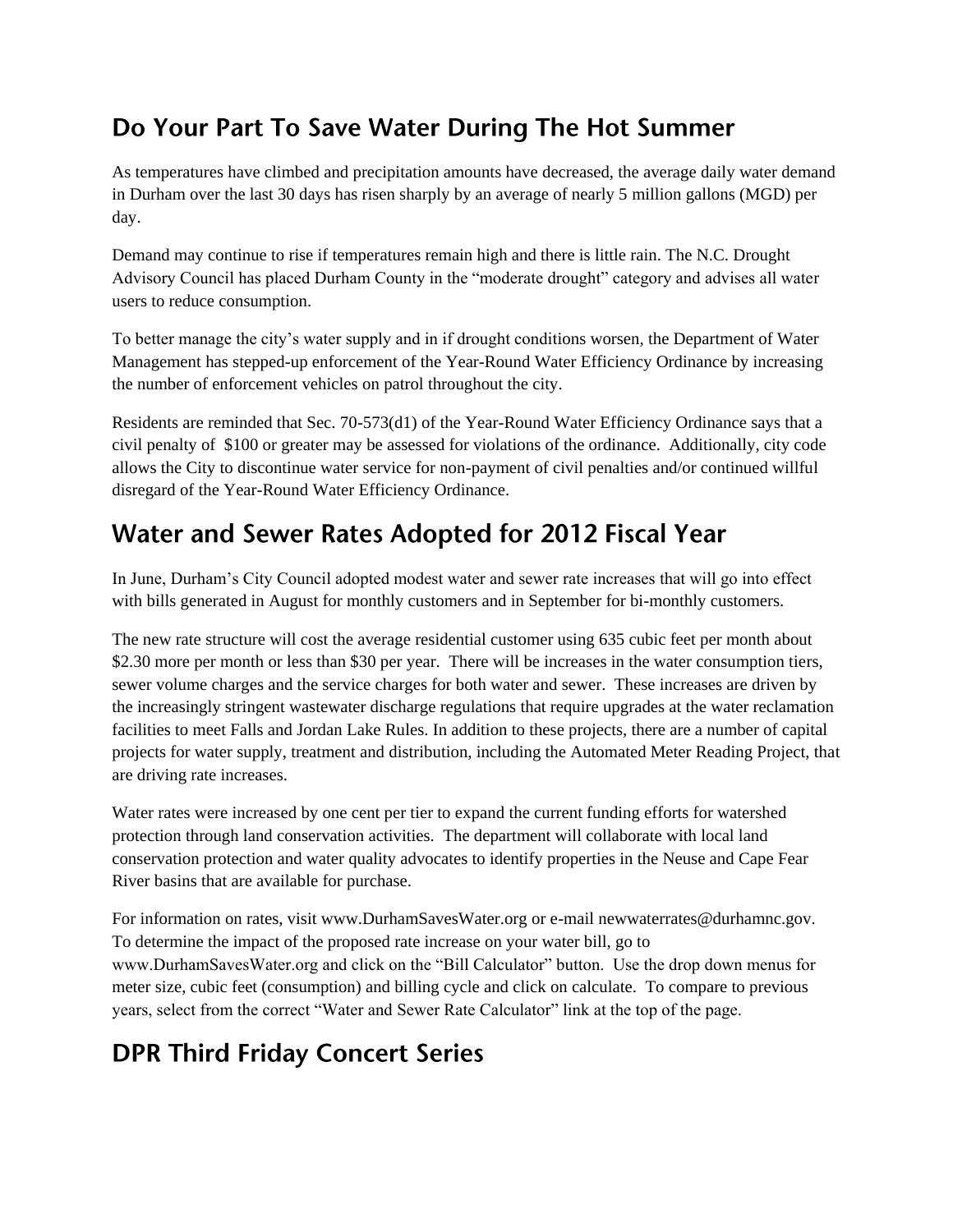Durham Parks and Recreation hosts its award-winning Third Friday Concerts Series through October 21. All concerts will be held from 6 p.m. to 8 p.m. outdoors on top of the Durham Centre Plaza parking deck, 200 W. Morgan St. The plaza is located on the corner of Morgan and Morris Streets – across from the Carolina Theatre. The concerts are free and will be held rain or shine. There is a music style for everyone. Food vendors will be on hand. For information call (919) 560-4355 or visit www.DPRPlayMore.org.

# **Discovery High Ropes Course**

Looking for a fun team building or outdoor activity? Check out Durham Parks and Recreation's new Discovery High Ropes Course at Bethesda Park, 1814 Stage Rd. The course design is unique to the Triangle. The course allows for both individual and team development. It is ideal for team building, birthday parties, corporate events, family reunions, church or youth groups. For information, visit www.durhamnc.gov/departments/parks/adventure.cfm.

# **Bull City Connector Linking Downtown, Campus Connections**

Park your car and let the Bull City Connector take you where you want to go! It's a convenient, fare-free, and frequent bus service connecting visitors, business travelers, students, and downtown workers to key destinations in and around Durham, including Duke University, Durham's historic downtown, Ninth Street and Golden Belt. Whether you're looking for dining, entertainment or conducting business, this environment friendly bus service offers an alternative way to get to where you're going. For information and a route map, visit [http://www.bullcityconnector.org.](http://www.bullcityconnector.org/)

# **Subscribe to the City Manager's Report**

Receive the latest information and important City news via e-mail with the City Manager's Report. The report from City Manager Thomas J. Bonfield highlights the latest happenings in Durham City Government. To subscribe, visit [www.durhamnc.gov/managersreport.](http://www.durhamnc.gov/managersreport)

# Durham Expands Toilet Rebate Program to Increase Water **Savings**

Durham has expanded its toilet rebate program to help residents and businesses save water and stop flushing money down the toilet. The program is now available to rental, multifamily, commercial, industrial, and institutional customers and offers additional rebates to customers who have already participated in the program. The program, sponsored by the City's Water Management Department, offers rebates valued at \$100 for qualified water customers who replace their existing toilets valued at \$100 for qualified water customers who replace their existing toilets with Environmental Protection Agency (EPA) WaterSense-labeled, high efficiency toilet models. For information and the rebate form, visit [www.DurhamSavesWater.org.](http://www.durhamsaveswater.org/)